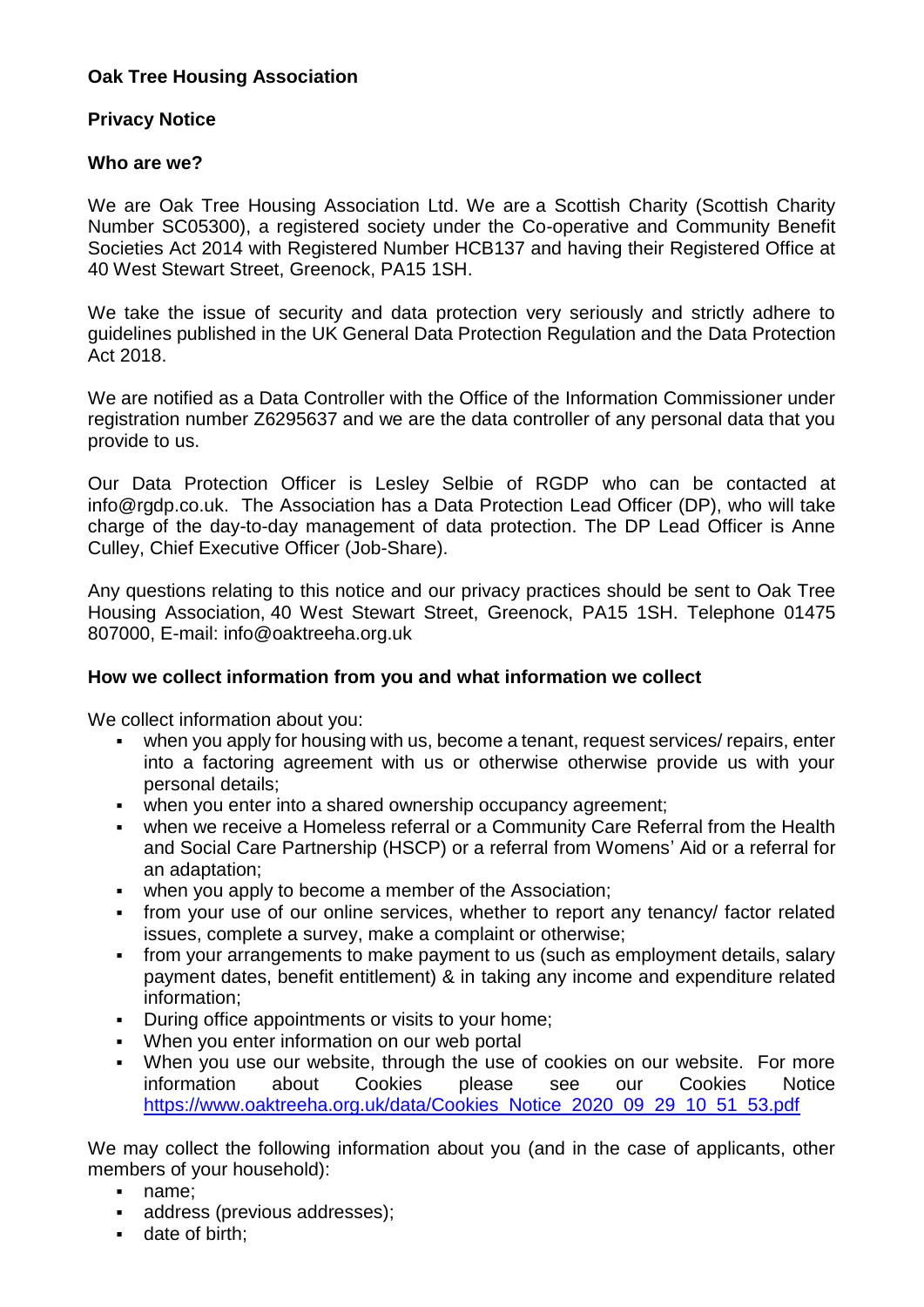- **telephone numbers;**
- e-mail address(es);
- National Insurance Number;
- Date of entry/termination;
- Rent charge:
- Banking details if you pay your rent by Direct Debit and payment card details (these records are not stored);
- **Employer's details;**
- Next of Kin:
- Details of anyone authorised to act on your behalf;
- Relationship to staff, members of committee & ex staff/members of committee in the last 12 months;
- Household details including dependants;
- **Previous addresses:**
- **Nedical information:**
- **Proof of residence (collected at home visit);**
- For sharing owners we will also collect solicitor's details, mortgage lender details;
- For factored customers we will also collect principal home address for billing purposes;
- Other personal information that will vary on a case-by-case basis to help us resolve breach of tenancy, alleged anti-social behaviour of fraud;
- Details of any claim you might have with Inverclyde Council's Housing Benefit Department, Discretionary Housing Benefit and Universal Credit;
- CCTV footage;
- Special Category information (for example ethnic origin, disability status, economic status, sexuality, restricted information regarding Multi Agency Public Protection Arrangements risk, medical information, language, supporting agencies and communication needs;
- Details of any repairs requested and any access arrangements;
- Details of any incident(s) which may have occurred which may pose a risk to our staff and/or contractors;
- Any complaint made by you;
- Details of any legal action we have taken relating to when a condition of your tenancy has been breached.

We receive the following information from third parties:

- Inverclyde Common Housing Register Partners: (ICHR)
- Benefits information, including awards of Housing Benefit/ Universal Credit from Department of Work and Pensions (DWP) and Inverclyde Council;
- Referrals from various agencies for adaptations or rehousing;
- Payments made by you to us;
- Complaints or other communications regarding behaviour or other alleged breaches of the terms of your Scottish Secure Tenancy (SST), Short SST, Occupancy Agreement, Lease, and Shared Ownership Agreement with us, including information obtained from Police Scotland and Inverclyde Council's Problem Solving Unit and Anti-Social Behavioural Team and other residents, press articles and witness statements;
- Reports as to the conduct or condition of your tenancy, including references from previous tenancies, rechargeable repairs, outstanding debt and complaints of antisocial behaviour form other RSLs;

# **Why we need this information about you and how it will be used**

We need your information and will use your information: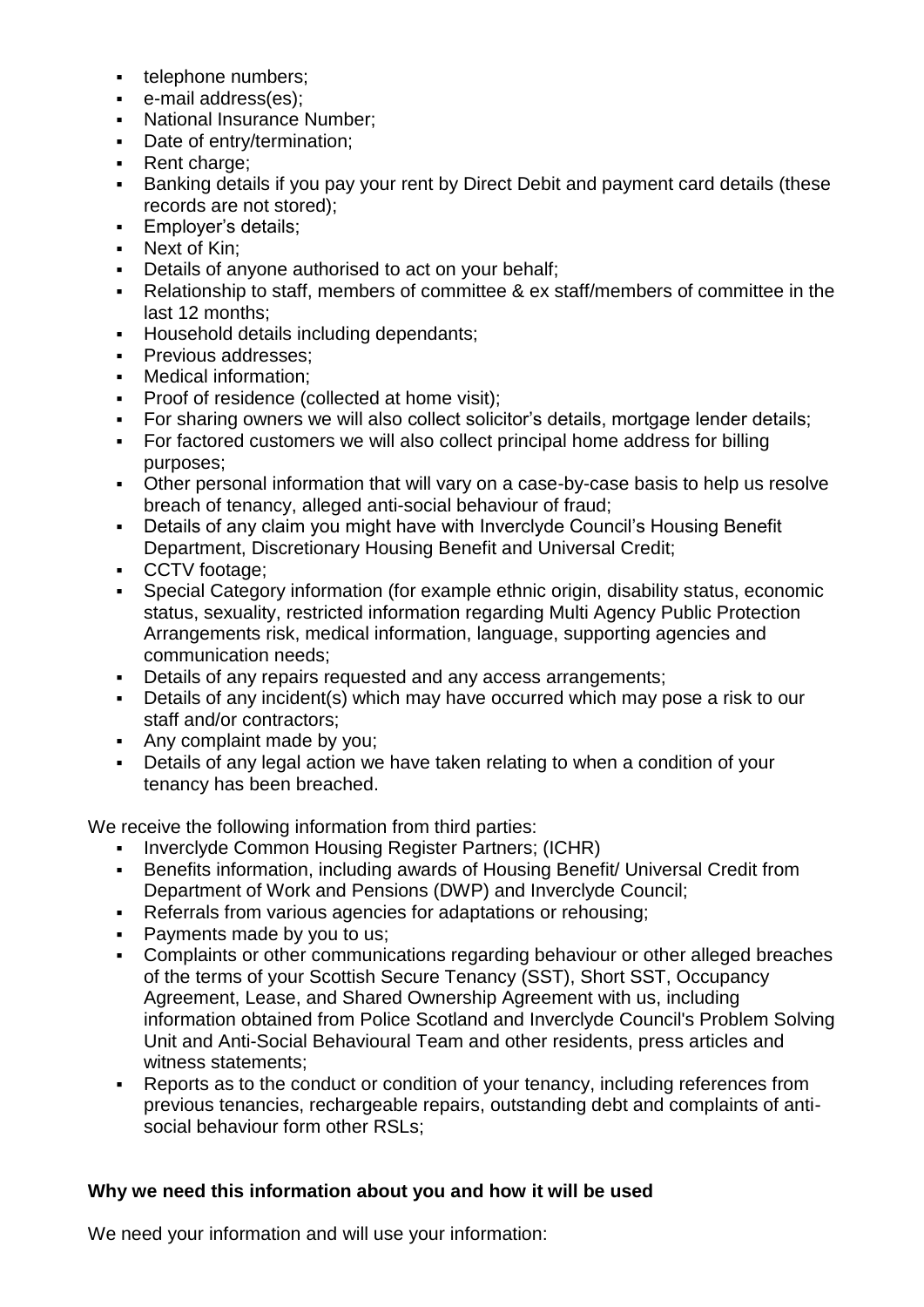- to undertake and perform our obligations and duties to you in accordance with the terms of our Scottish Secure Tenancy, Occupancy Agreement and Factoring Agreement with you;
- To process your online housing application and ensure that allocation of housing is made according to our policy;
- To record voids, shared ownership transactions and allocations made;
- To process all referrals e.g.Community Care, Homeless and Womens Aid Referrals and ensure that allocation of housing is made correctly;
- To record incidents of unacceptable behaviour including health and safety information to protect staff and contractors;
- To consider adaptations to housing;
- To manage the rent account, rent collection, factoring account and debt collection;
- For reporting statistical information including Annual Return Charter and Committee reports;
- to enable us to supply you with services and information which you have requested;
- to enable us to respond to your repair request, housing application and complaints made, Universal Credit and Housing Benefit applications:
- to analyse the survey information that we collect so that we can administer, support and improve and develop our business and the services we offer;
- to contact you in order to deliver services or to send you details of any changes to our contractors or suppliers which may affect you;
- For publicity and PR information;
- for all other purposes consistent with the proper performance of our operations and business; and
- to contact you for your views on our products and services including our customer newsletters, where you have or have had a tenancy, occupancy agreement or factoring agreement with us and you have not opted out from receiving these messages..

Where you have entered into a contract with us (a lease, for example) we will process your personal data in order to implement that contract and to carry out our contractual obligations and exercise our contractual rights.

Where we are performing one of the following statutory public functions, we are processing your personal data because it is necessary for us to perform a task carried out in the public interest:

- the prevention and alleviation of homelessness
- the management of social housing accommodation (i.e. where an RSL has granted a Scottish secure tenancy or short Scottish secure tenancy)
- the provision and management of sites for gypsies and travellers
- supplying information to the Scottish Housing Regulator in relation to its financial wellbeing and standards of governance

In other cases we have a legitimate interest in processing personal data which allows us to provide you with a better customer service and to promote our work. We may process your personal data for our legitimate interests of supporting the Scottish Government's Test and Protect programme for the suppression of COVID-19 (a separate privacy notice in relation to this is provided when your contact details are collected).

We may also process your personal data as required by law and to comply with a legal obligation to which we are subject.

In some cases we may require your consent to process certain types of personal data. Where we seek consent from you, we will provide full details of what we are seeking consent for, so that you will be able to carefully consider whether to provide consent.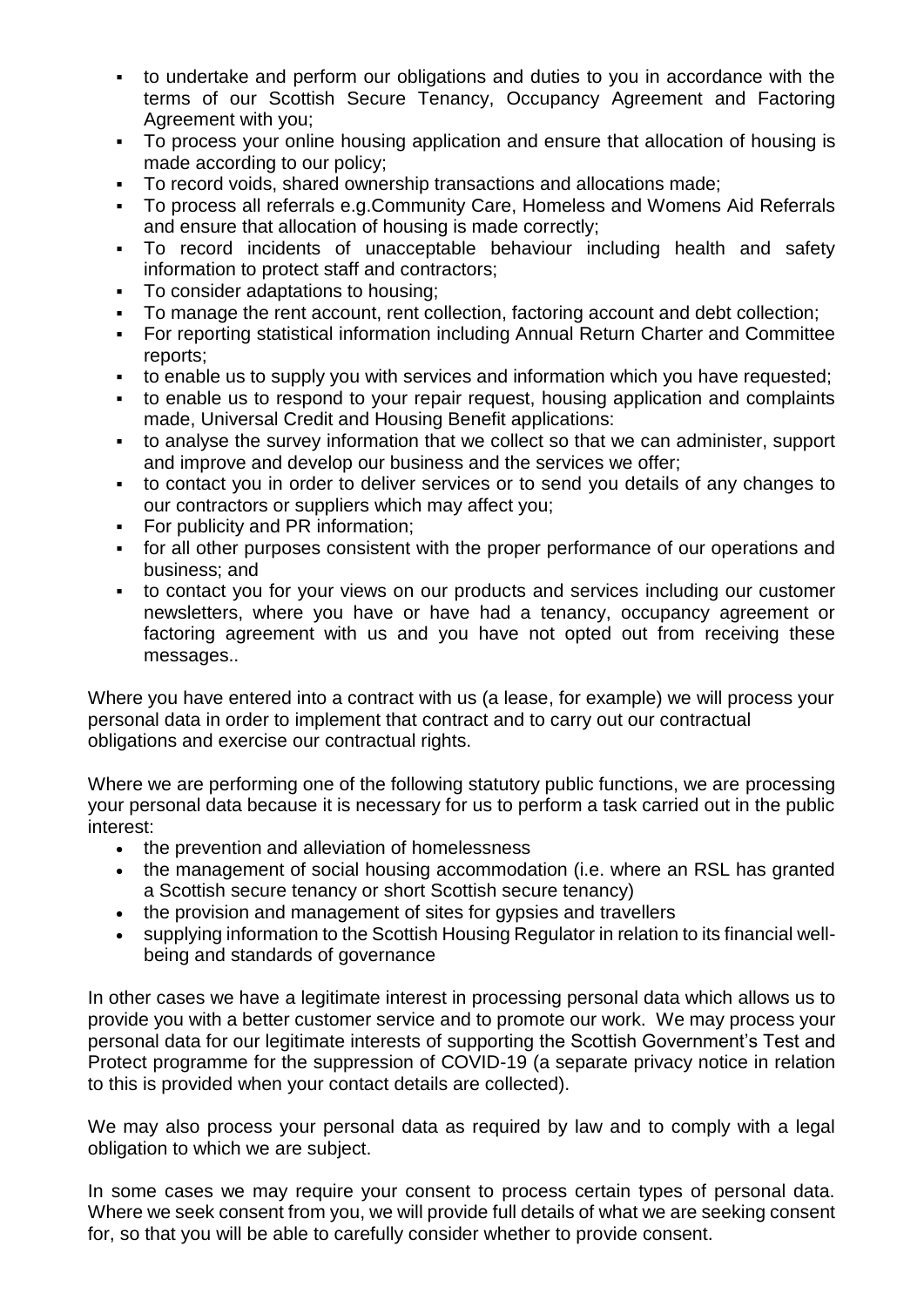# **Sharing your information**

The information you provide to us will be treated by us as confidential and processed in accordance with the principles of data protection law.

We may disclose your information to other third parties who act for us for the purposes set out in this notice or for purposes approved by you, including the following:

- If we instruct repair or maintenance works, your information may be disclosed to any contractor;
- If we are investigating a complaint, information may be disclosed to Police Scotland, Local Authority departments, Scottish Fire & Rescue Service, 1st Tier Tribunal and others involved in any complaint, whether investigating the complaint or otherwise;
- Your information may be disclosed to third parties (such as Council Tax Office, DWP, Inverclyde Council, Police Scotland and the Association's Solicitors), contractors and software/IT providers maintaining our systems. If you have asked us to, we will share information with someone acting on your behalf;
- We will give tenancy references to other Registered Social Landlords about the conduct of your tenancy;
- If we are investigating payments made or otherwise, your information may be disclosed to payment processors, Housing Benefit Department and the DWP, Allpay and Bank of Scotland.
- If we are conducting a survey of our products and/ or service, your information may be disclosed to third parties assisting in the compilation and analysis of the survey results;
- If we process an on-line application form for you your details may be shared with the ICHR Team, staff within the partner Landlords, Police Scotland, and someone you have mandated to share your information with, elected official (e.g. MP, MSP, Councillor) and HSCP.
- If we process an application from you to purchase a shared ownership property we may share your information with our solicitors;
- If we receive a referral form for you we may share this information with partner landlords and funding agencies and we may make referrals to support agencies with your permission;
- When we take legal action, information will be shared with our lawyers and in the case of rent arrears court action the Homeless Service, Sherriff Officers and debt collectors;
- We hold a record of anti-social complaints and this information may be shared with ASIST Team, and Police Scotland under the agreed protocol.
- We hold a record of Service Complaints, Comments and Compliments and this information may be shared with the SPSO or the Scottish Housing Regulator;
- We send and receive text messages and this information will be shared with iTagg SMS service;
- We share information with contractors, association staff and ICHR about health and safety alerts to promote safety;
- We grant access to our external auditors, internal auditors, the Scottish Housing Regulator, OSCR, or anybody carrying out and audit of our services or systems.
- If we enter into a joint venture or merge with another business entity, your information may be disclosed to our new business partners.
- Home Connections if you complete an on-line application for housing.
- We may share your contact details collected for Test and Protect Covid-19 purposes with the Scottish Government, if someone who has tested positive for COVID-19 has attended our premises.

Unless required to do so by law, we will not otherwise share, sell or distribute any of the information you provide to us without your consent.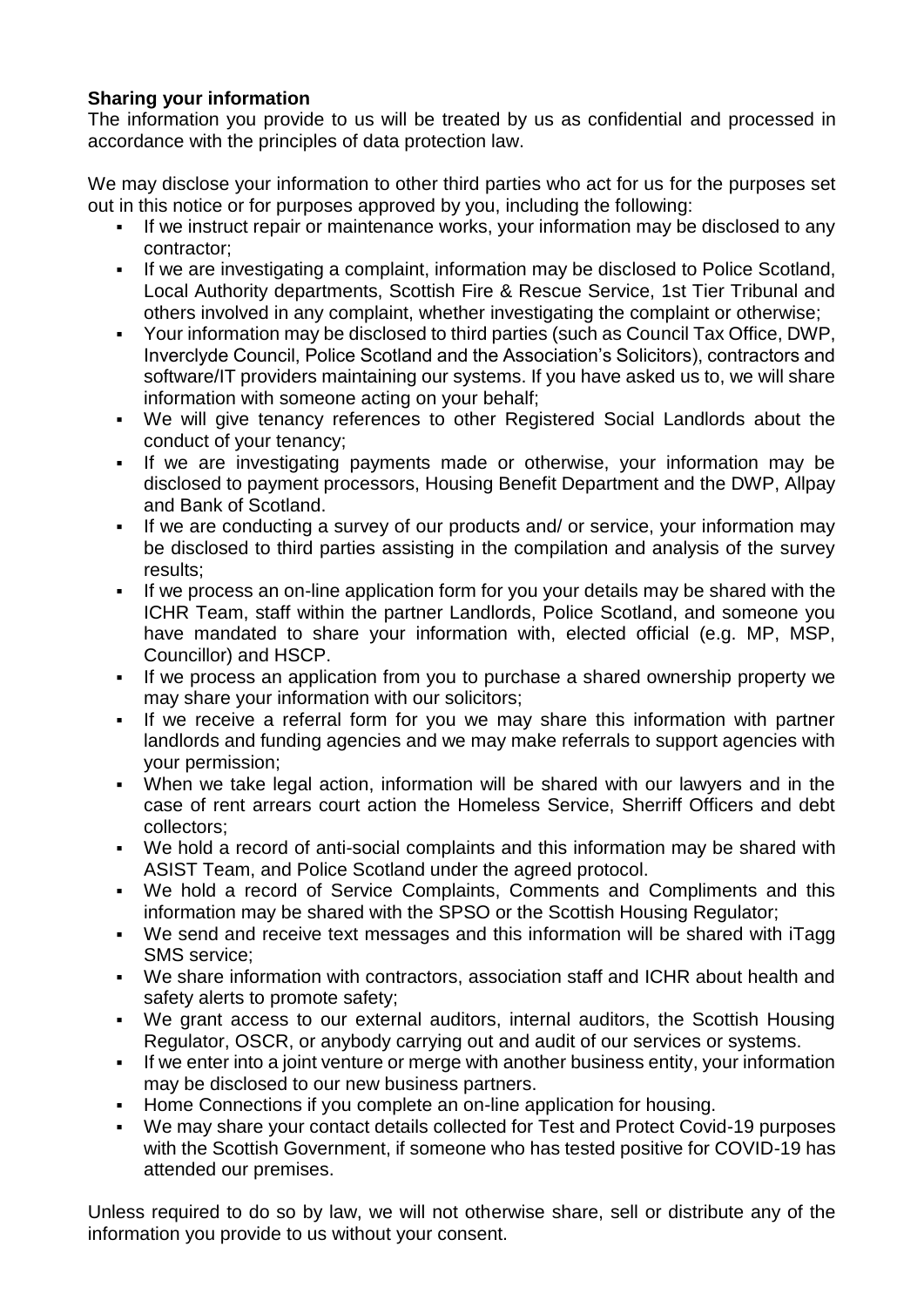## **Transferring personal data overseas**

Some systems suppliers we use may store your personal data in countries outside the UK and EEA. If we do transfer your personal information outside the UK or EEA to our suppliers, we will put in place a contract with the supplier that means they must protect it to the same standards as the UK and EEA.

## **Security**

Our computer systems and network storage systems are all password protected, they are managed and monitored by specialist security software. Internal security permissions are used to manage access to files so only the relevant staff required to use the data have access to it.

We also have the ability to use mobile devices such as laptops and tablets. These devices are also managed centrally and have the relevant methods of security installed. Access to our computer databases and systems may be granted to IT Support Contractors, Software Providers doing maintenance and any other 3rd Party we have working on our computer network, communications software or systems. We take steps to ensure those third parties are covered by their own policies and our addendum to any contract or data sharing agreement.

## **How long we keep your information**

We review our data retention periods regularly and will only hold your personal data for as long as is necessary for the relevant activity, or as required by law (we may be legally required to hold some types of information), or as set out in any relevant contract we have with you.

The table below sets out retention periods for Personal Data held and processed by the Association. The Association recognises that not all Personal Data can be processed and retained for the same duration, and retention will depend on the individual circumstances relative to the Data Subject whose Personal Data is stored.

We will generally keep your information for the following minimum periods:

| <b>Type of record</b>                                         | <b>Suggested retention time</b>                          |
|---------------------------------------------------------------|----------------------------------------------------------|
| <b>Applications for Membership</b>                            | 5 years from date of end of<br>membership                |
| Applicants for accommodation                                  | 6 years from date of end of tenancy<br>(including moves) |
| <b>Housing Benefits Notifications</b>                         | 6 years from date of end of tenancy<br>(including moves) |
| <b>Tenancy files</b>                                          | 6 years from date of end of tenancy<br>(including moves) |
| Former tenants' files (key info)                              | 6 years                                                  |
| Third Party documents re care plans                           | 6 years from date of end of tenancy<br>(including moves) |
| Records re offenders. Ex-offenders<br>(sex offender register) | 6 years from date of end of tenancy<br>(including moves) |
| SST, Occupancy Agreement and<br>Lease documents               | 6 years after lease termination                          |